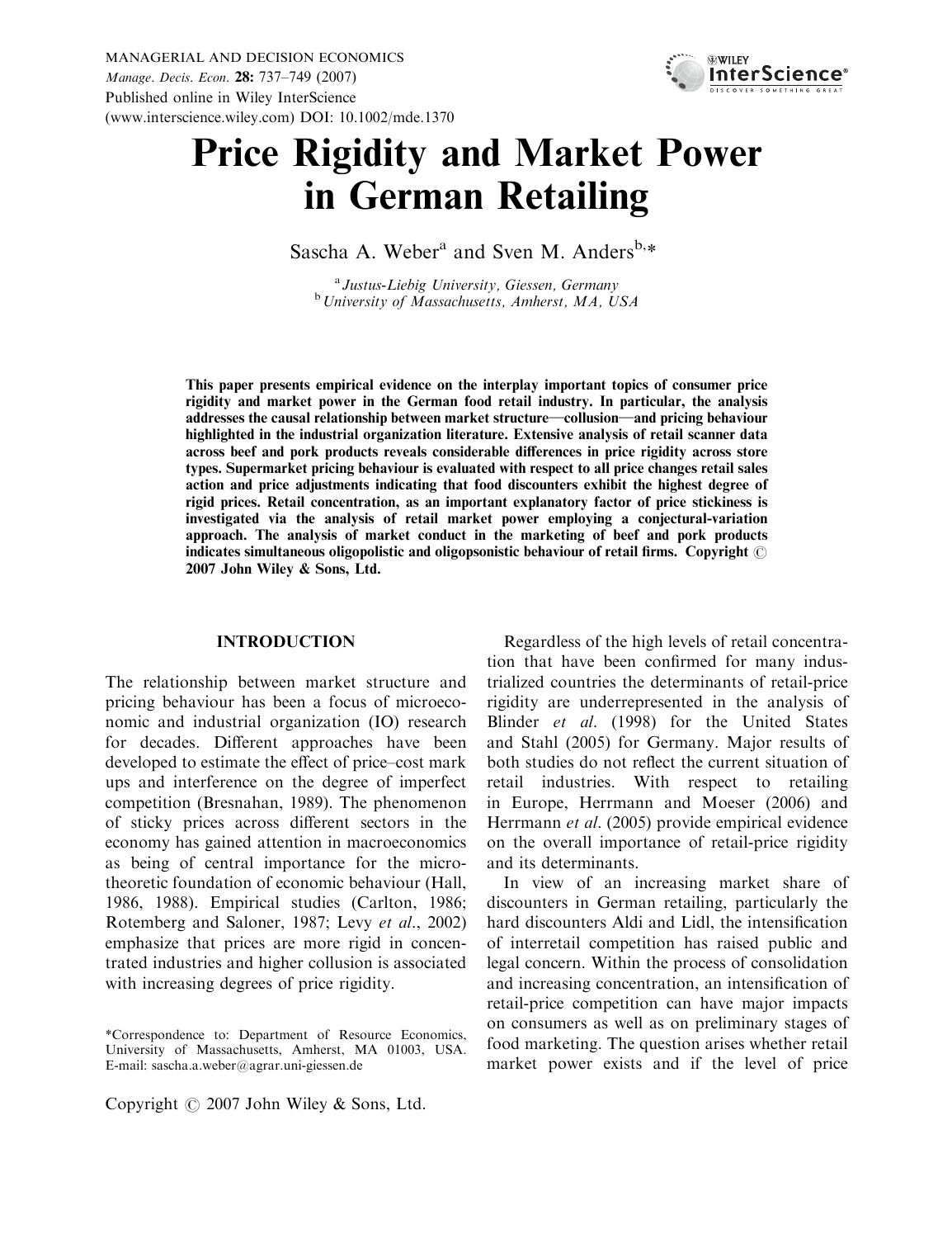transmission across the preliminary market stages will be affected.

The purpose of this study is to provide further evidence on the pricing behaviour of German retailers. This aim is addressed empirically through the linkage between market power and the occurrence of price stickiness in German food retailing using two different methodological approaches. In the first part of the analysis, strategic pricing behaviour of retailers is identified across different store types based on Owen and Trzepacz (2002) theory on retail-pricing strategies. We analyze the degree of price rigidity in contradiction to competition theory and the law of market clearing. The second analysis then presents an IO framework and empirical analysis of simultaneous oligopsony– oligopoly retail market power. Based on a conjectural-variation approach, the competitive behaviour of retailers, the degree of retail market power from perfect competition is estimated. Lerner indices and mark-up and mark-down ratios of retail prices are computed based on the regression results.

The analysis of consumer price rigidity is based on weekly scanner data for the period 2000–2001. Empirical tests of the retail market power hypothesis are carried out using monthly time-series data for the period 1995–2000 that includes important information on consumer demand and processor supply relations. Both analyses are focused on the distribution of beef and pork products at the retail level.

The paper is organized as follows. The following section reviews theoretical concepts and empirical studies on consumer price rigidity. The scanner data set is presented in section 'Price Rigidity Analysis' followed by the empirical analysis and discussion of price rigidity in German food retailing across different meat products and retail-store types. As market concentration and imperfect competition are major justifications for the existence of sticky prices, 'Market Power in German Food Retailing' introduces the methodological framework for the analysis of retail market power. Selected estimates on simultaneous oligopsony–oligopoly retail market power are discussed. Conclusions are summarized in the last section.

# CONSUMER PRICE RIGIDITY

Theoretical models of pricing under perfect competition suggest that prices will immediately

adapt to changes in the market environment following the law of market clearing (Waldman and Jensen 2001). Thus, changes in costs or demand conditions will induce changes in market output and prices. Pricing behaviour in relation to market shifts, where immediate and perfectly competitive price adjustments are lacking, is named price rigidity. According to earlier studies on pricing behaviour (Means, 1935; Carlton, 1986; Hall, 1986; Kashyap, 1995; Barksy et al., 2003; Bils and Klenow, 2004; Barro and Tenreyro, 2006) mark-up pricing dominates across many industries.

The notion of price rigidity, or sticky prices, is not restricted to single industries, thus many theories have been developed which try to explain the causes of rigid prices. Among the several theoretical approaches of the costs-of-price adjustment theory—menu costs—has gained considerable attention (Mankiw, 1985; Blinder et al., 1998).

Blinder *et al.* present the most comprehensive survey on the theoretical foundation of price rigidity. However, not all theoretical concepts discussed by the authors are relevant regarding the German food retailing sector. The following review therefore discusses only a selection of relevant concepts, including the theory of contracts between trading partners, the concept of the costs-of-price adjustment and psychological pricing points.

The theory of contracts between the processors and retailers is manifold due to the fact that much of the contents of contracts is not publicly accessible. Price adjustment costs, in particular menu costs (Carlton, 1986; Levy et al., 1997, 1998, 2002; Owen and Trzepacz, 2002), are viewed to have a significant impact on the frequency of price changes. These are, primarily costs associated with the assignment of material or labour, but also management costs that occur along with pricing decisions. Menu costs appear for every single price change but are independent from the size of the price change. Thereby even small magnitudes may be sufficient to create substantial price inflexibility. Fishman and Simhon (2005) ascribe this to the consumers' willingness to pay but also attribute it to the existence of coordination failures of firms. One problem of the price adjustment concept is, the measurement of menu costs, which are in general difficult to observe. Empirical data on menu costs are widely unavailable, forcing most empirical applications to make oblique

Copyright  $\odot$  2007 John Wiley & Sons, Ltd. Manage. Decis. Econ. 28: 737–749 (2007)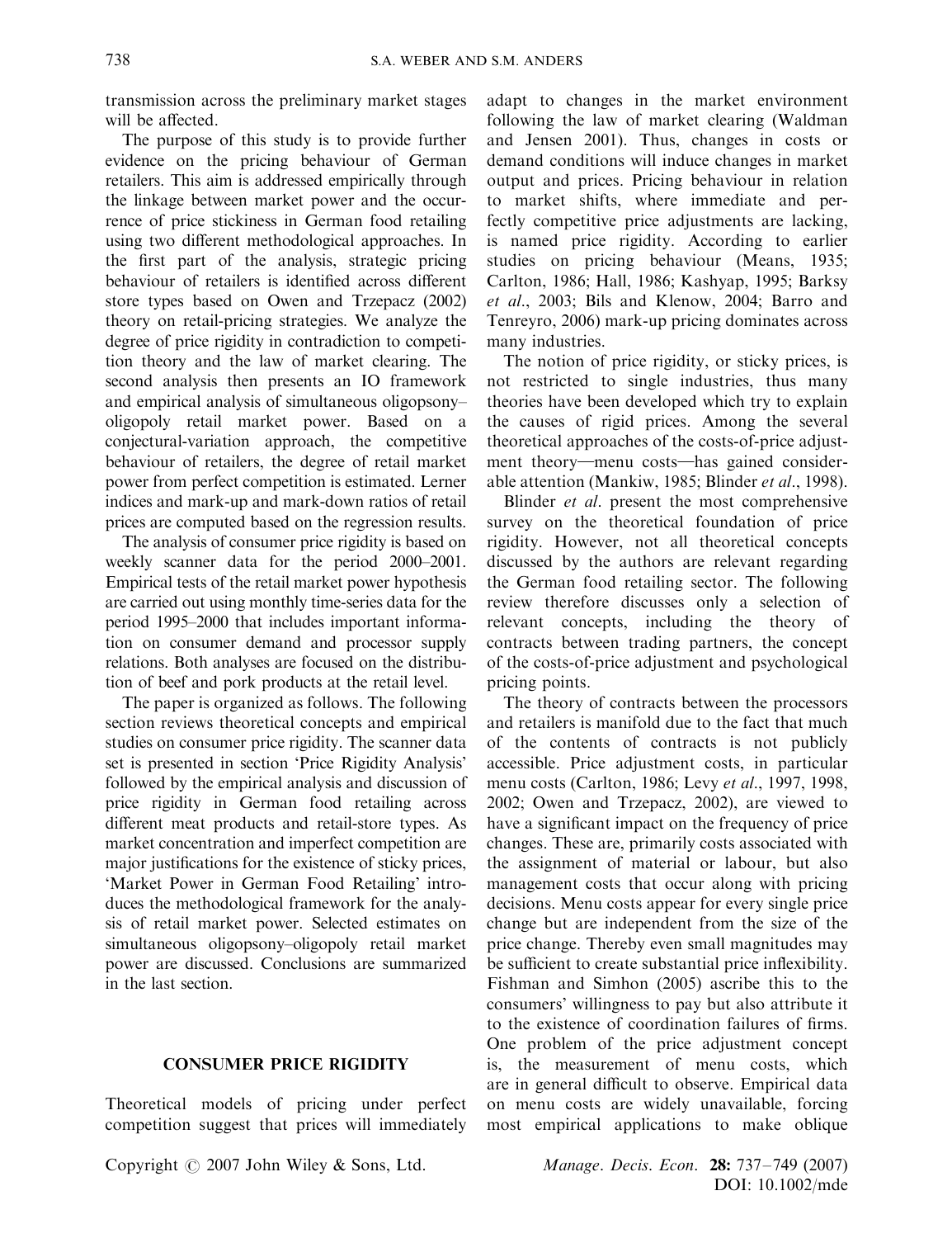assumptions. The survey of Levy et al. (1998) is an exception. The study investigates the time expenditure in the process of price adjustment and converts the results into labour costs. Their central thesis is that when menu costs exist, prices remain constant over a certain period so that fewer but larger price changes will be observable (Blinder et al., 1998; Slade, 1998). In a recent analysis of price rigidity in the product category of packed hard and sliced cheese, Weber (2005) provides further evidence on the significance of menu costs in German food retailing. While his results reveal significant differences across retail-store types, the magnitudes of absolute price changes may also indicate the existence of retail market power.

According to Blinder et al. (1998), the theoretical concept of psychological pricing points and its effect on retail-pricing behaviour is of secondary order since the retail industry is underrepresented in their survey. However, psychological prices, as a price setting strategy, and their impact on consumer purchase decisions have been widely discussed in numerous surveys (Schindler and Kibarian, 1996; Schindler and Kirby 1997; Stiving and Winer, 1997). Herrmann et al. (2005) reveal a significant effect of psychological pricing points in the pricing strategies of German retailers and thus on the degree of price rigidity.

Two further explanations of price stickiness are relevant. First, the IO literature highlights the causal connection between market structure, in particular collusion, and pricing behaviour. Several market surveys (Stigler, 1947; Carlton 1986; Rotemberg and Saloner, 1987) investigate the causal relationship between market concentration and the frequency of price changes. If this hypothesis is empirically confirmed, the motivation of such behaviour clearly follows the rule that oligopolists face different, if any, incentives in responding to exogenous shocks.

Second, retail-pricing strategies are of general importance since different firms and/or management strategies will result in diverse price settings. Owen and Trzepacz (2002) emphasise that firm strategy is the key factor of the probability of price changes. With regard to food retailing, typical pricing strategies are 'every-day-low-prices' (EDLP) and the 'high–low price' strategy (Hi–Lo). Firms adopting EDLP charge daily constant low prices without temporary price discounts. In contrast, firms following the Hi–Lo strategy generally charge higher mean prices and allow

for temporary price discounts below the level of EDLP (Hoch et al., 1994). Hence, firms with an EDLP-strategy, ceteris paribus, will exhibit less frequent price changes than firms applying a Hi–Lo strategy (Levy et al., 1997, 1998). Weber (2005) tests this hypothesis for the product category of packed hard and sliced cheeses. He shows that private label cheeses as opposed to branded cheeses exhibit lower absolute magnitudes of mean-price changes. However, the results vary if only sales promotions or real-price changes are considered. Differences in the magnitudes of absolute price changes emerge mostly from store types characteristics. While discounters typically feature an EDLP strategy, all other store types, including self-service warehouses, follow a Hi–Lo strategy.

# PRICE RIGIDITY ANALYSIS

Using a panel of weekly retail-scanner data from January 2000 to December 2001, we will examine the impact of Owen and Trzepacz theoretical concept. $<sup>1</sup>$  The panel includes 207 retail outlets with</sup> scanning technology and 24 retail product groups. Individual product information includes productcodes (EAN), prices, quantities sold and information on promotional activities (PA). Retailstore types include discounters, supermarkets of 400–700 square meters (sqm) sales area, small consumer markets of 800–1499 sqm, large consumer markets of 1500–4999 sqm sales area and self-service warehouses of more than 5000 sqm.<sup>2</sup>

Table 1 presents weekly mean prices of meat products across retail-store types, including temporary price reductions due to sales promotions.<sup>3</sup>

Interestingly, the results reveal different pricing strategies when product prices are compared across store types. With the exception of Armour's Pork 400 g, which is only listed in two store types at a uniform price, Table 1 highlights altering pricing strategies. All other tinned meat products vary in their prices at the store type level. For example, while Armour's Beef 400 g is offered for  $1.30 \text{ } \in$  in both small and large consumer markets, consumers have to pay less in supermarkets (1.29  $\epsilon$ ) and more in self-service warehouses (1.31  $\epsilon$ ). The hypothesis of overall lower prices at discounters only holds for three pork products: Halber's Lard Meat 300 g, Landsknecht's Spam 340 g, and

Copyright  $\odot$  2007 John Wiley & Sons, Ltd. Manage. Decis. Econ. 28: 737–749 (2007)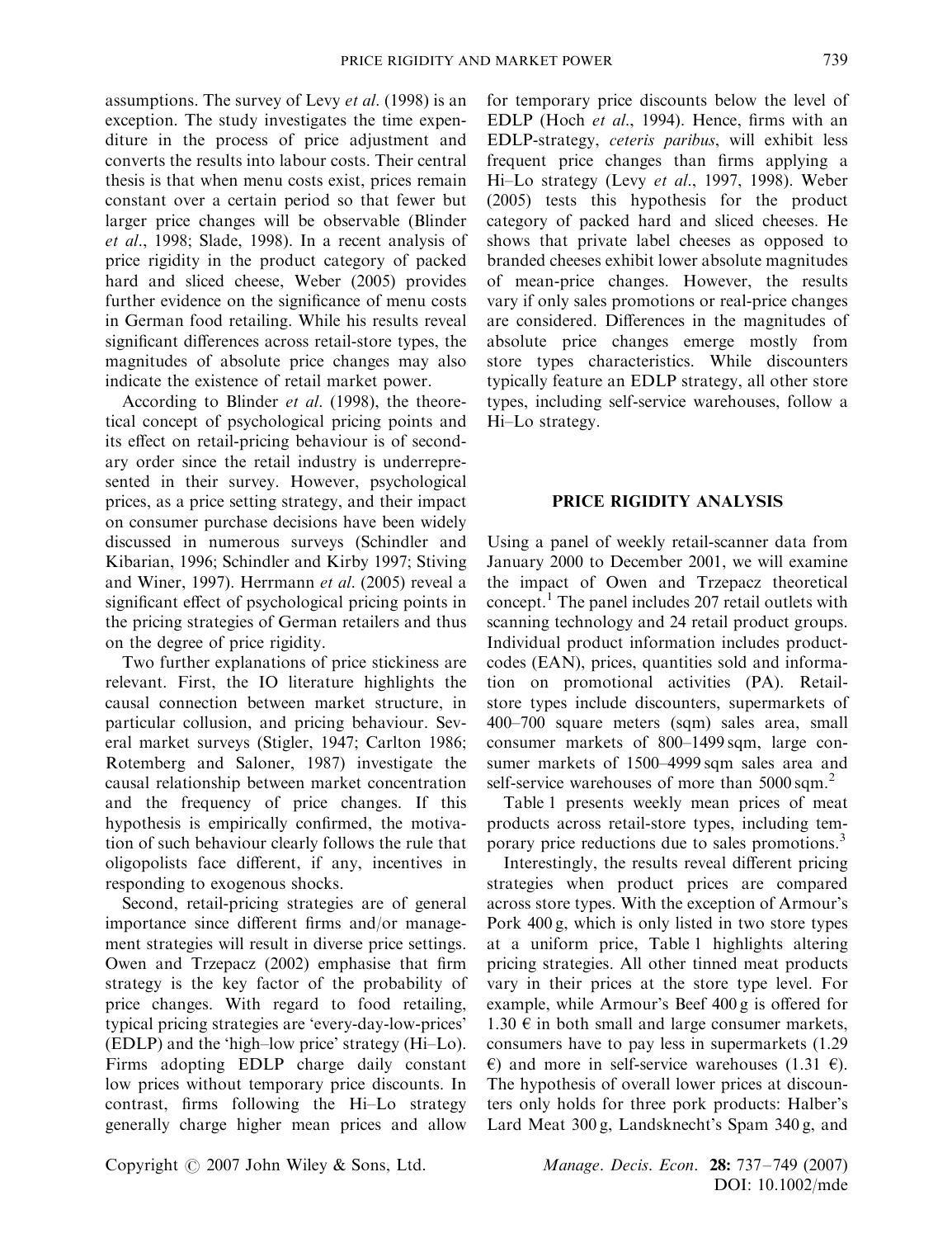| Commodity                  | <b>DISC</b>                             |        |       | SM     |                          | sm CM                    |                          | CM     |                               | <b>SSW</b> |  |
|----------------------------|-----------------------------------------|--------|-------|--------|--------------------------|--------------------------|--------------------------|--------|-------------------------------|------------|--|
|                            | $\mu$                                   | S      | $\mu$ | S      | $\mu$                    | S                        | $\mu$                    | S      | $\mu$                         | S          |  |
| Armour Beef 400 g          | $-^{\rm b}$                             |        | 1.29  | 0.0954 | 1.30                     | 0.1121                   | 1.30                     | 0.1159 | 1.31                          | 0.1799     |  |
| Dreistern Beef 300 g       | 1.29                                    | 0.0171 |       |        |                          |                          |                          |        |                               |            |  |
| Halber Beef $300 g$        |                                         |        |       |        |                          |                          | 1.97                     | 0.0000 | 2.03                          | 0.1862     |  |
| Goldhand Tip Beef 400 g    |                                         |        |       |        | 1.20                     | 0.0967                   | 1.20                     | 0.1063 | 1.19                          | 0.1856     |  |
| Rewe Beef                  |                                         |        | 1.50  | 0.1826 | 1.41                     | 0.1736                   | 1.43                     | 0.1912 |                               |            |  |
| Simon Lard Meat 400 g      | 1.12                                    | 0.1549 | 1.02  | 0.0000 |                          |                          | 0.88                     | 0.2641 | 0.88                          | 0.2273     |  |
| Simon Beef $300 g$         | 1.44                                    | 0.1973 | 1.96  | 0.1342 | 1.45                     | 0.1989                   | 1.39                     | 0.2009 | 1.38                          | 0.2298     |  |
| Simon Beef $400 g$         | 1.30                                    | 0.0883 | 1.34  | 0.2169 | 1.23                     | 0.1704                   | 1.42                     | 0.1399 |                               |            |  |
| Yanno Beef 300 g           | 1.70                                    | 0.0000 |       |        | 1.80                     | 0.0938                   | 1.57                     | 0.4185 | 1.77                          | 0.2101     |  |
| Armour Lard Meat 400 g     | $\overline{\phantom{0}}$                |        | 0.97  | 0.0000 |                          |                          | 0.92                     | 0.0000 | $\overbrace{\phantom{12333}}$ |            |  |
| Armour Pork 400 g          | $\hspace{1.0cm} \overline{\phantom{0}}$ |        | 1.02  | 0.0000 |                          |                          | 1.02                     | 0.0000 | $\overline{\phantom{0}}$      |            |  |
| Döbel Belly of Pork 720 g  | 0.85                                    | 0.1723 |       |        | 0.86                     | 0.1802                   | 0.82                     | 0.0555 | 0.84                          | 0.1098     |  |
| Goldhand Tip Pork 400 g    |                                         |        |       |        |                          |                          | $\overline{\phantom{0}}$ |        | 1.06                          | 0.1349     |  |
| Halber Lard Meat 300 g     | 1.35                                    | 0.0000 |       |        | 1.87                     | 0.7387                   | 1.36                     | 0.4173 | 1.43                          | 0.4146     |  |
| Halber Pork 300 g          |                                         |        |       |        |                          |                          | 2.18                     | 0.8090 | 2.14                          | 0.5952     |  |
| Homann Lard Meat 300 g     |                                         |        |       |        | $\overline{\phantom{0}}$ |                          | 1.25                     | 0.0727 | 1.23                          | 0.0552     |  |
| Landsknecht Spam 340 g     | 1.08                                    | 0.1719 |       |        | 1.13                     | 0.1097                   | 1.14                     | 0.1003 | 1.11                          | 0.1049     |  |
| Omnia Lard Meat 400 g      | 0.83                                    | 0.0680 |       |        |                          |                          |                          |        |                               |            |  |
| Schulte Pickled Pork 400 g | 1.52                                    |        |       |        | $\overline{\phantom{0}}$ | $\overline{\phantom{0}}$ | 2.32                     | 0.2822 | 2.38                          | 0.2338     |  |
| Simon Pork 300 g           | 1.19                                    | 0.3549 | 1.55  | 0.2742 | $\overline{\phantom{0}}$ |                          | 1.31                     | 0.0869 | 1.42                          | 0.3536     |  |
| Simon Pork 400 g           | 0.61                                    | 0.1490 | 1.17  | 0.3646 | 1.09                     | 0.1498                   | 1.34                     | 0.1632 | 1.27                          | 0.1902     |  |
| Werner Spam 200 g          |                                         |        | 2.24  | 0.6348 | 1.94                     | 0.6958                   | 1.99                     | 0.5808 |                               |            |  |
| Yano Pork 300 g            | 1.93                                    | 0.1205 | 2.12  | 0.2791 | 2.10                     | 0.3095                   | 1.97                     | 0.2980 | 2.03                          | 0.2685     |  |

Table 1. Weakly Mean Prices of Tinned Meat Across Store Types  $(\epsilon)^a$ 

<sup>a</sup>The mean price *u* consists of the charged normal price and the price while sales promotion activity, *s* is the standard deviation. DISC, discounters; SM, supermarkets; sm CM, small consumer markets; CM, large consumer markets; SSW, self-service warehouses.

<sup>b</sup>Not distributed or lack of data.

Yano's Pork 300 g. In the group of beef products, discounters are most expensive for Simon's Lard Meat 400 g with 1.12  $\epsilon$ , while all other products are priced midfield. This result is plausible and can be ascribed to the absence of the leading hard discounters, Aldi and Lidl, of which information on firm strategy and detailed business information is not available.

The theoretical concept of perfect competition implies the law of one price. However, this rule is violated when price rigidity exists. Following Powers and Powers (2001) we compute the mean weekly duration of unchanged prices as

$$
PRIG = w/w_{ch}.\tag{1}
$$

The magnitude of absolute price rigidity PRIG is calculated by dividing the number of weekly price settings per product by the weeks with price changes. The results presented in Figure 1 indicate that the law of one price implied by perfect competition is definitely violated.

To allow for a more differentiated consideration, Figure 1 illustrates retail-price stickiness as a result of all price changes (ALL), while the centre and right column present measures of price rigidity

due to temporary retail PA and long-run real price adjustments (SKIP) being price adjustment due to exogenous market shocks. On average discounters exhibit the highest degree of price stickiness for beef of 63.2 weeks, whereas 61.1 weeks elapse between price changes in supermarkets. In comparison, self-service warehouses reveal the highest price flexibility with only 26.8 weeks of unchanged prices. Since sales actions and price adjustments have a significant impact on the determination of retail-pricing strategies, measures of the mean price rigidity will be biased.

When only sales promotions of discounters are considered the level of price rigidity noticeably increases. This finding is consistent with theory and the hypothesis that discounters represent an EDLP strategy, and consequently carry out fewer sales. On average 83.2 weeks elapse between sales promotions in discounters. All other store types clearly exhibit more promotions, reflecting less price stability. Self-service warehouses reveal the highest rate of promotional activity with 62.6 weeks of unchanged prices, the least duration between two price adjustments. When considering only retail-price adjustments, supermarkets are the

Copyright  $\odot$  2007 John Wiley & Sons, Ltd. Manage. Decis. Econ. 28: 737–749 (2007)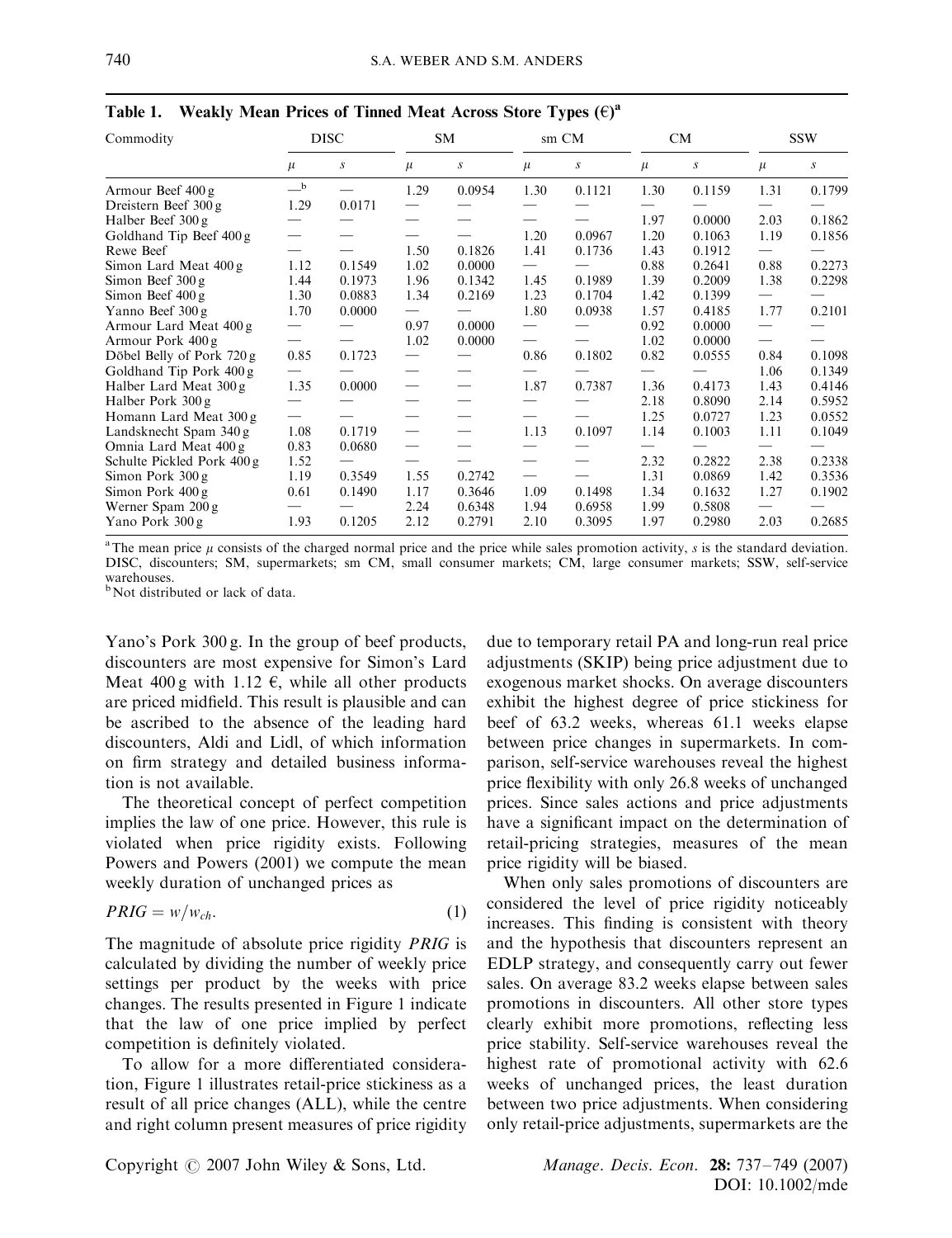

Figure 1. Mean Weekly Duration of Price Rigidity for Tinned Meat—Cross Section by Store Types: ALL, all price changes; PA, sales actions or other price changes; SKIP, price adjustments due to exogenous market shocks.

store type with stickiest prices, on average 76.9 weeks. Discounters are second with 68.7 weeks and the self-service warehouses again show the highest price flexibility of 37.1 weeks.

Our results on the magnitudes of price rigidity for pork products are also very interesting. Pork prices overall change more frequently when all price changes and price adjustments are considered. Regarding all price changes, large consumer markets exhibit the highest price rigidity of 36.1 weeks, while supermarkets and discounters reveal 35.1 and 31.6 weeks of stable prices, respectively. Again self-service warehouses show the most flexible prices of 20.4 weeks.

Compared to beef, pork features less sales actions so that price rigidity due to promotional activity rises. In line with theory, discounters, following an EDLP strategy, reveal the highest level of price rigidity of almost 85 weeks. In contrast, supermarkets feature the highest frequency of sales actions for meats. When only price adjustments are considered, price changes appear much more frequently. Self-service warehouses carry out most price alignments, on average every 24.9 weeks. The pricing strategy for large consumer markets seems to respond least to exogenous market shocks with a rigidity of 42 weeks, while discounters range midfield with 33.2 weeks.

To test for the statistical significance of differences in price rigidity across retail-store types we perform t-tests. The results presented in Tables 2–4 are differentiated by product category and the eliciting factor of price rigidity. Significant differences in rigidity exist between discounters and self-service warehouses with respect to all price changes and price promotions of beef products. The same is true for supermarkets, small and large consumer markets, and self-service warehouses. Finally, small consumer markets and self-service warehouses differ significantly in their adjustment behaviour due to exogenous shocks.

For the category of pork only discounters stand out in terms of price stickiness. This pattern can largely be attributed to the fact that leading German retailers make excessive use of meat products, and particularly pork, in sales actions to attract costumers. Moeser (1999) and Drescher (1999) provide comprehensive discussions of this issue. Our analysis suggests that the pricing strategy of discounters differs significantly from all other store types. When only price promotions are considered, discounters, large consumer markets and self-service warehouses show significant differences.

Another remarkable finding is the significance of differences in price rigidity across store types in response to exogenous market shocks. To some

Copyright  $\odot$  2007 John Wiley & Sons, Ltd. Manage. Decis. Econ. 28: 737–749 (2007) DOI: 10.1002/mde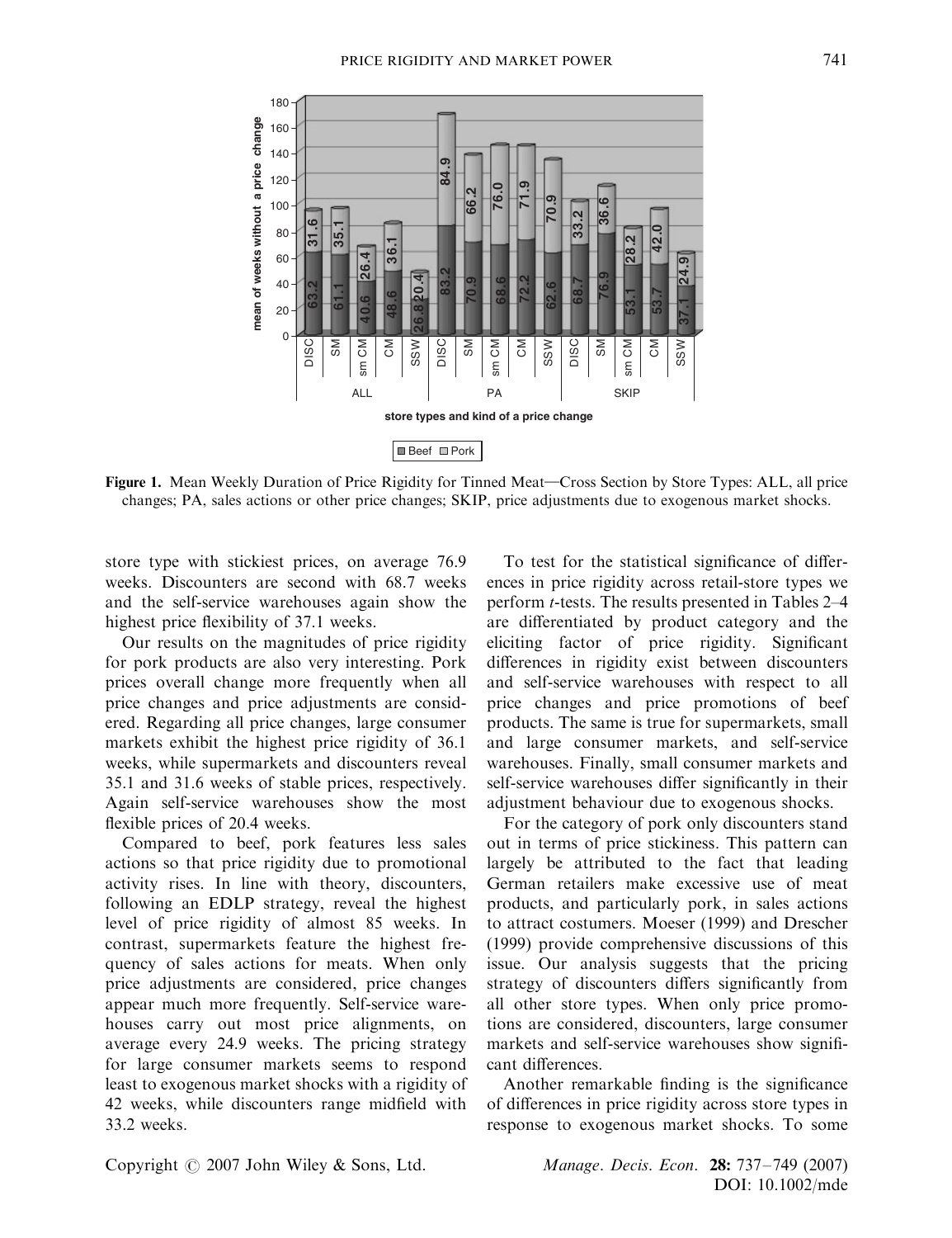| Table 2. Test of Statistical Differences Among |               | Store Types for 'All Price Changes' <sup>a</sup> |    |            |
|------------------------------------------------|---------------|--------------------------------------------------|----|------------|
| Product<br>Since time                          | Pork<br>Disc. | $SM$ Sm $CM$                                     | CM | <b>SSW</b> |

|      | Store type |              |    | Disc SM Sm CM CM |   | <b>SSW</b> |
|------|------------|--------------|----|------------------|---|------------|
|      | Disc       |              | ∕* | *                | * | *          |
|      | <b>SM</b>  | $\mathbf{b}$ |    |                  |   |            |
| Beef | Sm CM      |              |    |                  |   |            |
|      | CМ         |              |    |                  |   |            |
|      | <b>SSW</b> | *            |    |                  |   |            |

 $a^*$ ,  $*,$   $*,$   $*,$   $*,$   $*$  stand for the 90, 95, 99 and 99.9% levels of significance. DISC, discounters; SM, supermarkets; sm CM, small consumer markets; CM, large consumer markets; SSW, self-service warehouses.

<sup>b</sup>No statistical difference.

Table 3. Test of Statistical Differences Among Store Types for 'Price Actions' a

| Product     |            | Pork |             |   |            |
|-------------|------------|------|-------------|---|------------|
|             | Store type | Disc | SM Sm CM CM |   | <b>SSW</b> |
|             | Disc       |      |             | * |            |
|             | <b>SM</b>  | b    |             |   |            |
| <b>Beef</b> | Sm CM      |      |             |   |            |
|             | CМ         |      |             |   |            |
|             | <b>SSW</b> |      |             |   |            |

 $a^*$ , \*, \*\*, \*\*\* stand for the 90, 95, 99 and 99.9% levels of significance. DISC, discounters; SM, supermarkets; sm CM, small consumer markets; CM, large consumer markets; SSW, self-service warehouses.

 $b$ No statistical difference.

|                                                            | Table 4. Test of Statistical Differences Among |  |  |
|------------------------------------------------------------|------------------------------------------------|--|--|
| Store Types for 'Real Price Ad-<br>justments <sup>34</sup> |                                                |  |  |

| Product | Store type | Pork<br>Disc |   | SM Sm CM | CM | <b>SSW</b> |
|---------|------------|--------------|---|----------|----|------------|
|         | Disc       |              | * | *        |    | *          |
|         | <b>SM</b>  | $\mathbf{b}$ |   |          |    |            |
| Beef    | Sm CM      |              | * |          |    |            |
|         | CМ         |              | * |          |    |            |
|         | <b>SSW</b> |              | * |          |    |            |

 $a^*$ ,  $*,$   $*,$   $*,$   $*,$   $*$  stand for the 90, 95, 99 and 99.9% levels of significance. DISC, discounters; SM, supermarkets; sm CM, small consumer markets; CM, large consumer markets; SSW, self-service warehouses.

<sup>b</sup>No statistical difference.

extent this points to the existence of market power as the law of one price is violated. Only if firms possess market power will their pricing strategy deviate from perfectly competitive behaviour. A few studies have identified market concentration as a driving force in explaining the rigidity of prices, not only with respect to food retailing

(Jones and Laudadio, 1990; Neumark and Sharpe, 1992; Barro and Tenreyro, 2006). Our results on price rigidity in food retailing provide strong evidence on the presence of market power in the German food retailing sector.

While a large number of studies has analysed price rigidity across different industries or in explicit industry case studies (Stigler, 1947; Rotemberg, 1982; Stiglitz, 1984; Carlton, 1986; Rotemberg and Saloner, 1987; Kashyap, 1995; Blinder et al., 1998; Clerides, 2002; Eckert, 2003) the issue of sticky prices in many food markets has gained limited attention. Only few authors have included food industries in cross-section analysis of price setting behaviour (Shonkwiler and Taylor, 1988; Slade, 1998; Fengler and Winter, 2001; Hosken et al., 2001; Levy et al., 2002; Herrmann and Moeser, 2003; Bils and Klenow, 2004). Many contributions lack a direct investigation of the magnitudes of prices stickiness, as the duration of unchanged prices. If included, the findings reported in the studies cited above largely confirm the levels of price stickiness revealed in our analysis. However, to our knowledge this is the first analysis of price rigidity that differentiates between different determinants of sticky prices at the retail level, namely the frequency/impact of all price changes, PA and long term price adjustments.

Since market structure and increased concentration are crucial factors in explaining retail-pricing behaviour, a number of empirical studies assume a causal connection between the level of concentration and price adjustment costs. In concentrated industries menu costs exert a larger impact on price setting behaviour and the degree of price rigidity than in less concentrated industries (Carlton, 1986). Hence, oligopolistic firms will adjust prices less frequent relative to firms in competitive markets. Although this theory has broad acceptance, it will be necessary to determine to what extent German retailers exercise market power. Therefore, an econometric analysis of retail market power in the marketing of beef and pork products is presented in the next section.

# MARKET POWER IN GERMAN FOOD RETAILING

With regard to the analysis of market power the computation of mark-up ratios over marginal cost

Copyright  $\odot$  2007 John Wiley & Sons, Ltd. Manage. Decis. Econ. 28: 737–749 (2007) DOI: 10.1002/mde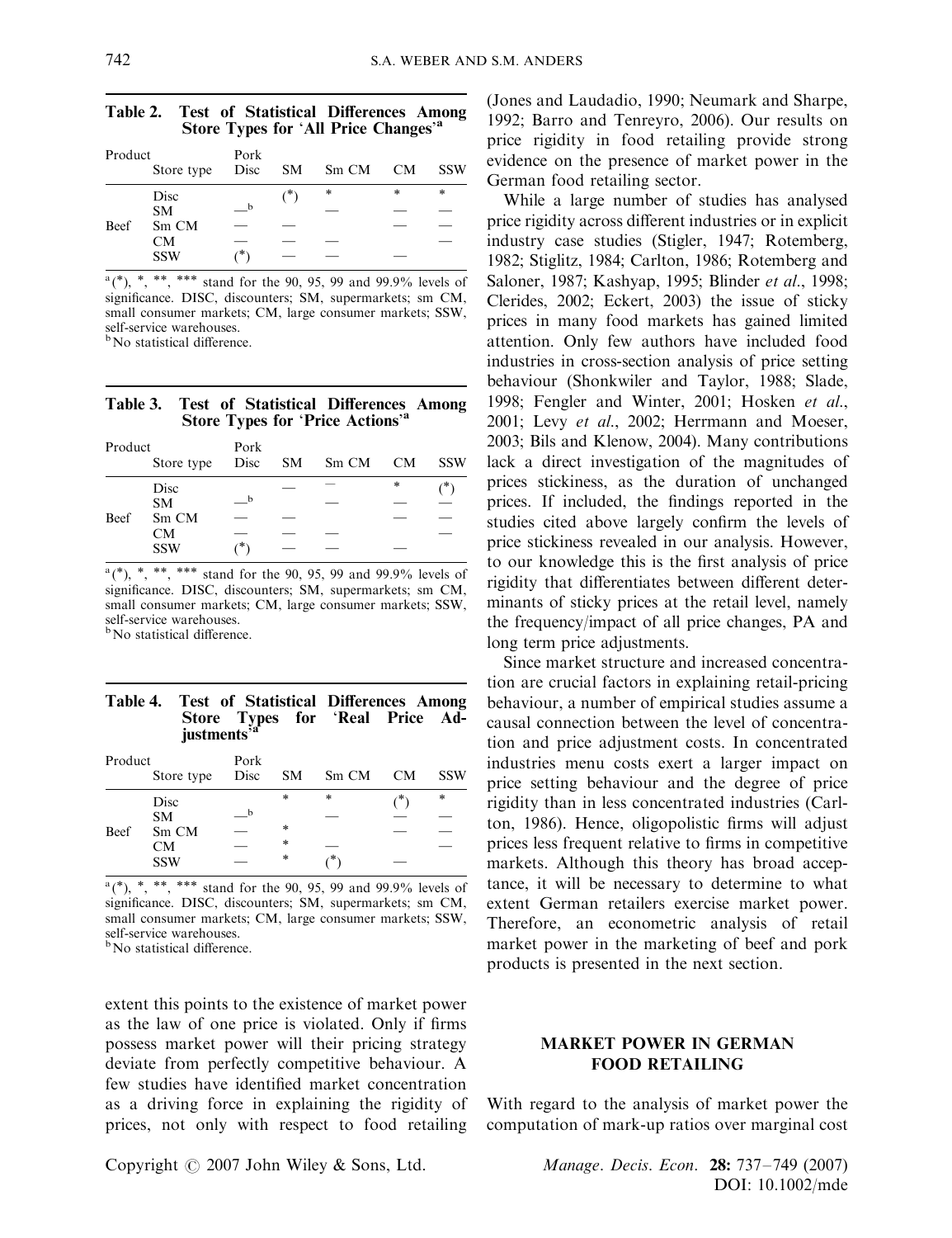present an important strand in the IO literature (see Schmalensee, 1989). However, the measurement of imperfect competition has proven to be elusive since important information on industry or firm level marginal cost and measures of inputs and outputs are usually unavailable in public data sources. Instead, much effort has been devoted to estimate industry-level mark-ups (Domowitz et al., 1988; Morrison-Paul, 1999).

Typically mark-up ratios are computed based on observable profit data or based on estimates of industry marginal from aggregate census data for those industries where relatively rich data are available. As Shapiro (1987) points out, mark-up ratios only reflect deviations from perfect-competitive pricing and hence incomplete indicators of market power exertion, since market elasticities of supply and demand are not considered.

Regardless of the empirical evidence on markup pricing across manufacturing and food industries, the estimation of retail market power using advanced IO methods has received limited attention in the literature. McCorriston (2002) and Dobson et al. (2003) point out that empirical tests of retail market power in Europe are particularly rare. This is surprising since high levels of retail concentration and merger activity across Europe raise concern about the consequences for consumers.

Empirical evidence clearly shows that food retailing in Germany is highly concentrated, offering opportunities to exert market power in both factor and consumer product markets. As a partial indicator of competition, the concentration ratio of the 10 largest firms (CR10) exceeded 84% in 2002, indicating an oligopolistic industry structure. The case of Germany is of particular interest among European countries since the rapid growth of discounters has driving competition in the food retail market.

With regard to the marketing of meat products, consumer trends led to an increase in the share of convenience and packaged goods in retail stores, which account for over 50% of all meat products purchased. The introduction of packaged meat products by leading hard discounters is expected to switch consumer spending toward discounters. On the other hand, the intensification of retail competition led to decreasing price–cost margins. This is particularly true for the category of meat products which is predominantly used

in retail promotion activities (Drescher, 1999; Moeser, 2002).

Among the studies that provide empirical evidence on market power in European retailing, Dobson and Waterson (1997) prove significant correlations between consumer prices and the level of retail concentration. Gohin and Guyomard (2000), Koerner (2004) and Anders (2005) are among the few studies that apply econometric models of IO theory to measure retail market power in Europe.

#### Measuring Retail Market Power

Given the lack of quantitative evidence on retail market power as a driving factor of price rigidity, the objective of this section is to estimate the degree of imperfect competition in retail marketing of beef and pork products in Germany. The degree of imperfect competition and mark-ups at the retail level is estimated based on a structural IO framework. Values of market power parameters are obtained by simultaneous estimating retailer profit-maximization conditions together with processor supply relations and consumer demand equations. The hypothesis of oligopoly–oligopsony market power in German food retailing is tested using aggregate monthly data on the categories of beef and pork products for the years 1995–2000. Our data set includes all necessary information on prices, product quantities and costs for the stages of meat processing, retail distribution and consumer demand that were compiled from publicly available data sources.

Considering a non-competitive retail industry of  $N$  firms, that produce homogenous final meat products, retail firms buy corresponding wholesale products from processors and employ additional inputs in the marketing process. The retail production technology is presumed to be of fixed proportions so that input and output quantities can be represented by the same variable. The retail industry is assumed to be a price taker in other factor markets but exercises market power when purchasing meat from processors as well as in selling final consumer products.

The cost function of the retail industry is defined as  $C = c(Q, w, z)$ . Following Gohin and Guyomard (2000), the total cost of retail distribution can be expressed as

$$
CT_i(Q, w, z, CF) = w_i \cdot Q_i + C(Q_i, z) + CF_i,
$$
 (2)

DOI: 10.1002/mde

Copyright  $\odot$  2007 John Wiley & Sons, Ltd. Manage. Decis. Econ. 28: 737–749 (2007)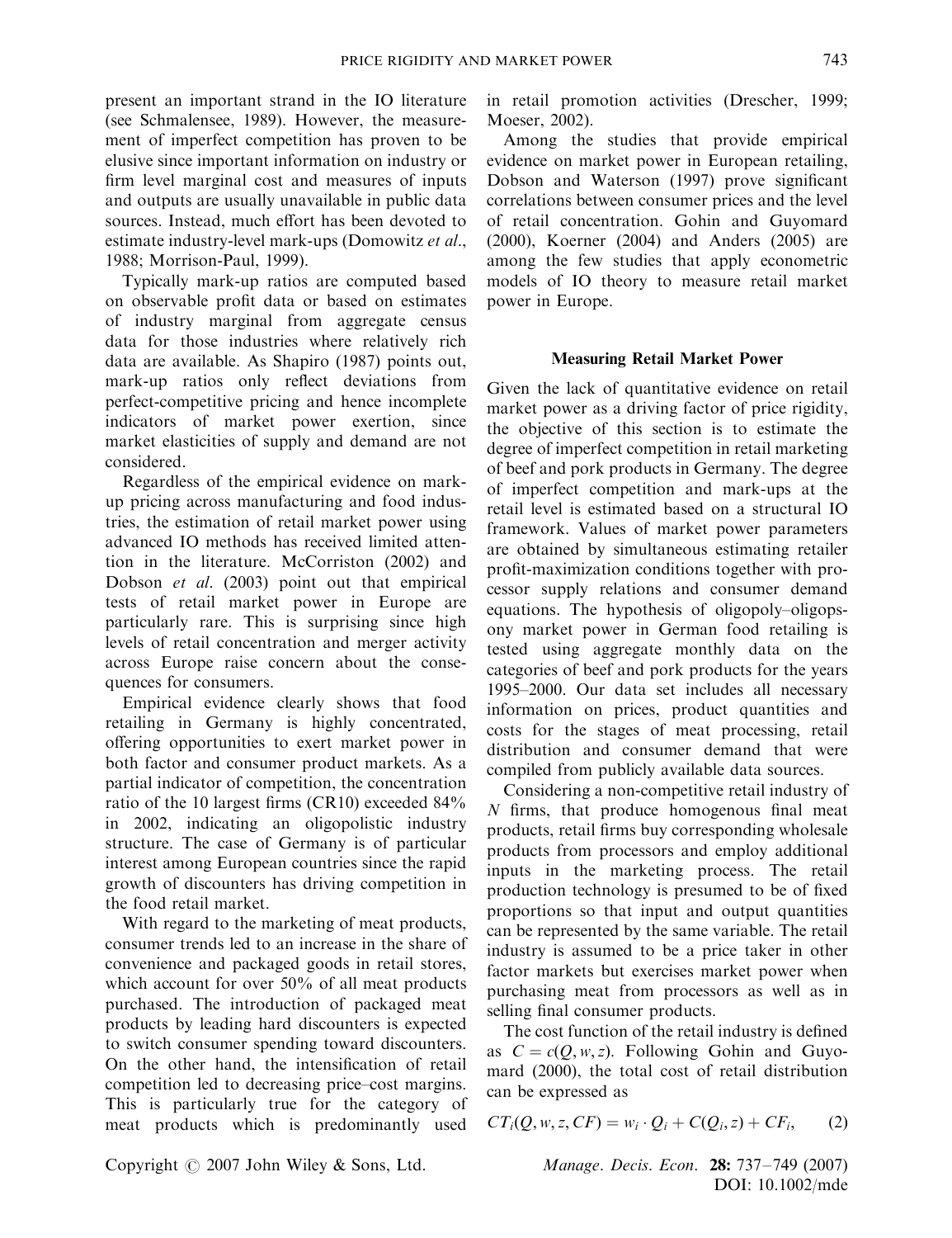where  $Q_i$  is the total industry production of meat products  $i$ ,  $w_i$  are weighted mean wholesale prices for meat products and z are additional inputs of retail distribution. The supply function of the upstream meat processing industry is given by

$$
Q_i = S_i(w_i, X), \tag{3}
$$

where  $X$  is a vector of additional supply shifters, including costs of labour, capital, specific material inputs, and a trend. Finally, the retail meat demand function is

$$
Q_i = D_i(p_i, p_j, y), \tag{4}
$$

where  $p_i$  is the consumer price of the *i*th final meat product,  $p_i$  are prices of close substitutes in demand, y are exogenous demand shifters that include per-capita income, seasonality in demand and a variable that accounts for the impact of the BSE crisis. The variable BSE covers media information of the German BSE crisis available to consumers; it is assumed to have a negative effect on meat purchases.

Assuming profit maximization, the problem is to choose optimal quantities of  $Q_i$  which maximize the aggregate industry profits with respect to market supply (3) and demand (4) conditions. The retail industries profit function for the distribution of *i* meat products is then

$$
\prod_{i} = \sum_{i=1}^{m} p_i \cdot Q_i - \sum_{i=1}^{m} w_i \cdot Q_i - C_i(Q_i, z) - CF, (5)
$$

where  $C_i$  is the total cost function of the industry and CF represents fixed costs. We assume that the demand for different meat products is interdependent, while the supply of beef and pork products are independent. Taking the first order condition of the maximization problem and simplifying yields<sup>4</sup>

$$
p_i - w_i - \frac{\partial C}{\partial Q_i} = -\left(\frac{\theta_i}{Q_i}\right)
$$

$$
\times \left[\sum_{i=1}^{\infty} \varepsilon_i \cdot p_i \cdot Q_i - \eta_i \cdot w_i \cdot Q_i\right], \quad (6)
$$

where  $\varepsilon_i = (\partial Q_i/\partial w_i)*(w_i/Q_i)$  is the price elasticity of supply at the processors level and  $\eta_i = (\partial Q_i)$  $\partial p_i$   $\ast$  ( $p_i$  /O<sub>i</sub>) is the price elasticity of final consumer demand.  $\theta_i = (\partial Q/\partial q_i)*(q_i/Q_i)$  is the average conjectural variation at the industry level.

To empirically test the hypothesis of retail market power, functional forms for the above equations have to be specified. Since our analysis applies aggregate industry data, all necessary assumptions have been imposed to assure a consistent measurement of the cost function and market power parameters across retail firms in the industry (Schroeter and Azzam, 1991; Wann and Sexton, 1992).

The aggregate industry cost function is specified in the Gorman Polar form with constant and identical marginal costs but fixed costs varying across retail firms:

$$
CT(Q, w, z, CF) = \sum_{i=1}^{m} w_i \cdot Q_i + G_i(z)
$$

$$
+ \sum_{i=1}^{m} H_i \cdot Q_i + CF,
$$
(7)

where  $H_i$  are additional and competitively priced input factors labour, energy and capital applied in the retail distribution of meat products. In Equation (7) the marginal cost of the ith final product are constant.

Another aggregation concern in Equation (6) is the parameter of conjectural variation. Following the original work of Appelbaum (1982) we assume that in equilibrium  $\theta_i$  is identical across retail firms. As shown by Schroeter and Azzam (1991) the latter assumption can be achieved without loss of generality if constant and identical marginal costs are assured in the aggregation procedure. Further aggregation of Equation (6) then leads to

$$
p_i = w_i + H_i(z) - \sum_{i=1} \sum_{i=1} \eta_i \cdot \theta_i \cdot p_i \cdot \left(\frac{Q}{Q_i}\right) + \sum_{i=1} \varepsilon_i \cdot \theta_{ii} \cdot w_i \cdot \left(\frac{Q}{Q_i}\right),
$$
 (8)

where  $\theta_i = \theta_{ii} = \sum (\partial Q/\partial q_i)*(q_i/Q_i)$  are average conjectural variations with respect to retail output  $(\theta_i)$  and meat processors' input  $(\theta_{ii})$ .

In Equation (8) the coefficients of conjectural variation  $\theta_i$  and  $\theta_{ii}$  are the crucial conduct parameters. They provide benchmarks for various tests of market conduct, i.e. monopoly–monopsony versus price-taking behaviour and hence perfect competition on both market sides. The plausible range of  $\theta_i/\theta_{ii}$  lies between zero and 1. In the case where  $\theta_i/\theta_{ii}$  equals zero (8) reduces to consumer price equals marginal cost. At the other extreme where  $\theta_i/\theta_{ii}$  equals one, Equation (8) represents the optimal condition of a simultaneous monopoly–monopsony situation, where marginal costs equal perceived net marginal revenues.

Copyright  $\odot$  2007 John Wiley & Sons, Ltd. Manage. Decis. Econ. 28: 737–749 (2007)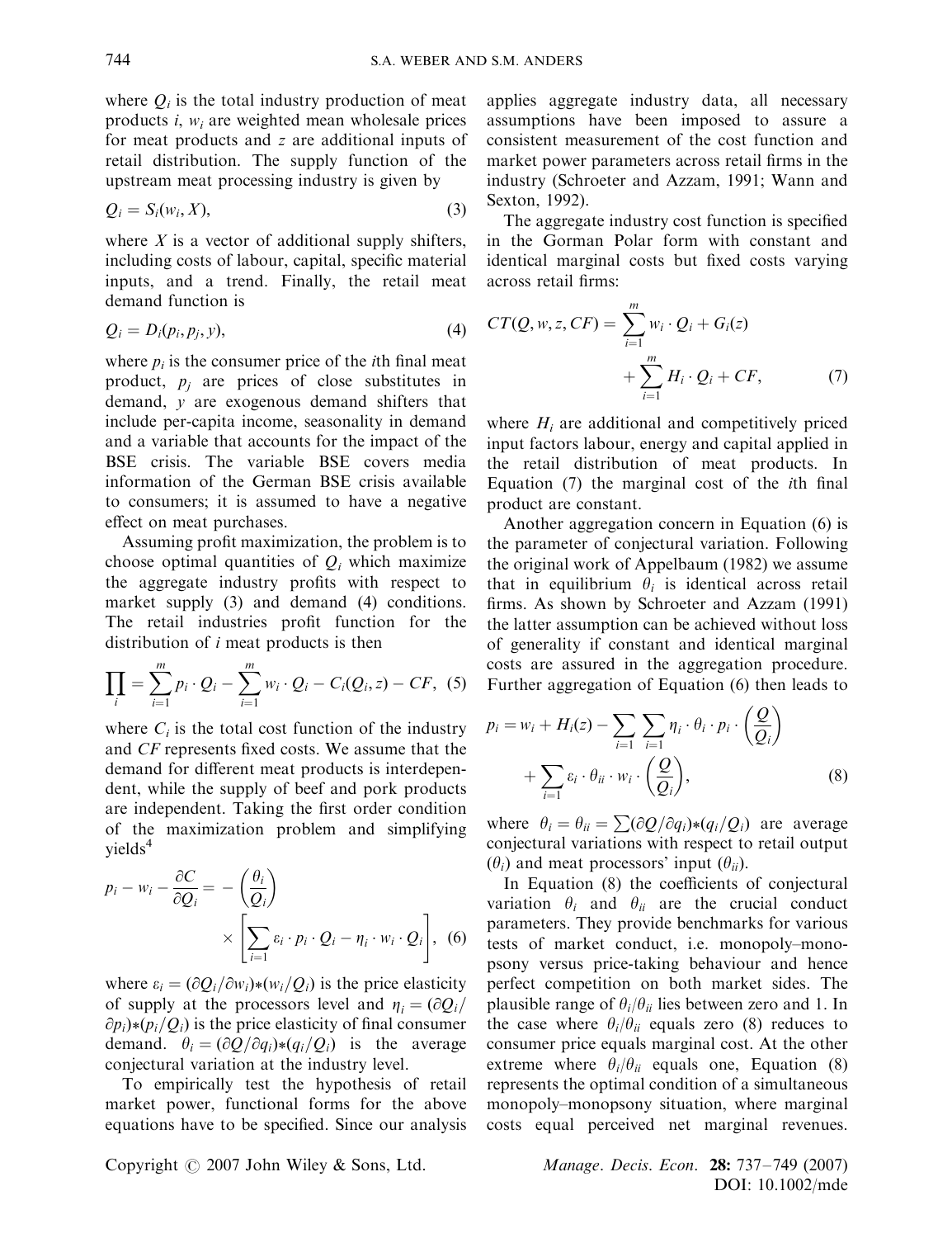In other words, when the estimates of  $\theta_i/\theta_{ii}$  are zero, the hypothesis of retail-price taking behaviour on both, upstream and downstream sides of the meat market cannot be rejected. However, if  $\theta_i/\theta_{ii}$  significantly deviate from zero, the parameters reveal oligopoly and/or oligoposony conduct in meat marketing, with a retail monopoly and/or monopsony in the case of  $\theta_i = \theta_{ii} = 1$ .<sup>5</sup>

Equation  $(8)$  is the basis for tests of oligopolyoligopsony conduct. A simultaneous system of Equations (3), (4) and (8) is estimated using fullinformation maximum-likelihood estimators (FIML), Based on aggregate monthly data for Germany and the years 1995–2000 mean weighted retail prices of beef and pork products were computed from weekly price data across different meat items. The same is true for mean weighted processor output and farm-gate prices for beef and pork. Retail cost data and consumer demand shifters were calculated based on data from different official sources (Anders, 2005).

We estimate separate model regressions for the retail marketing of beef and pork.

# MODEL RESULTS

Selected parameter estimates of the retail market power models are presented in Table 5. Since the models were specified in double logarithmic terms, the coefficients represent elasticities. The equations fit the data reasonably well as indicated by corrected  $R^2$ . Moreover, the vast majority of

coefficients are significantly different from zero. Tests for serial correlation were conducted using non-parametric runs-tests, suggested by Gujarati (1988) for in simultaneous equation models. The hypothesis of zero serial correlation could not be rejected based on  $\chi^2$  statistics with the exception of the retail optimality equation for beef.

The price elasticities of supply and demand for beef and pork products all have the expected signs. While the pork market elasticities reveal inelastic market reactions, supply and demand elasticities in the beef market are clearly elastic. This result can be attributed to the shock of the German BSE crisis.

Of particular interest is, of course, the degree of retailer oligopoly–oligopsony conduct expressed by the market power coefficients  $\theta^i$  and  $\theta^u$ . From Table 5 it is apparent that three out of four estimates of retail market-power deviate significantly from zero and hence perfect competition. Consequently, the hypothesis of retail-price taking behaviour in both the upstream meat processing market and the downstream consumer market is rejected. With regard to the category of beef products, the degree of retail oligopsony power is of the largest magnitude with a coefficient of 0.173.

The estimates of oligopoly coefficients show a different picture. Here, parameter values range from 0.0035 to 0.08 and retailers' deviation from perfectly competitive conduct in sales to consumers is comparatively smaller. The magnitude of beef by far exceeds the level of pork. These findings were stable across alternative specifications verified by

| Test of retail market power in    |                         | Coefficient              | $t$ -ratio | $R^2$ | DW   |
|-----------------------------------|-------------------------|--------------------------|------------|-------|------|
| Pork distribution                 |                         |                          |            |       |      |
| Processor supply elasticity       | ε                       | $0.419*$                 | 1.79       | 0.56  | 2.42 |
| Consumer demand elasticity        |                         | $-0.588***$              | $-3.23$    | 0.63  | 1.79 |
| Oligopsony market power           | $\frac{\eta}{\theta^s}$ | $0.0125*$                | 1.76       |       |      |
| Oligopoly market power            | $\rho^D$                | $0.0035***$              | 3.28       | 0.95  | 1.57 |
| Price of labour                   |                         | $0.48 \times 10^{-3***}$ | 4.03       |       |      |
| Price of capital (index)          |                         | $0.0232*$                | 1.89       |       |      |
| Beef distribution                 |                         |                          |            |       |      |
| Processor supply elasticity       | ε                       | $1.706*$                 | 1.79       | 0.25  | 1.65 |
| Consumer demand elasticity        |                         | $-2.74***$               | $-6.39$    | 0.67  | 1.45 |
| Oligopsony market power           | $\frac{\eta}{\theta^s}$ | 0.173                    | 1.62       |       |      |
| Oligopoly market power            | $\theta^D$              | $0.08***$                | 4.61       |       |      |
| Price of labour                   |                         | $0.8 \times 10^{-3***}$  | 11.19      | 0.88  | 1.39 |
| Price of capital (index)          |                         | $0.246***$               | 2.68       |       |      |
| Impact of BSE crisis on consumers |                         | $-0.0172**$              | $-3.62$    |       |      |

Table 5. FIML-Estimates of Oligopsony–Oligopoly Retail Market Power in Meat Marketing

 $*,$  \*\*, \*\*\* stand for the 90, 95 and 99% levels of significance.

Copyright  $\odot$  2007 John Wiley & Sons, Ltd. Manage. Decis. Econ. 28: 737–749 (2007)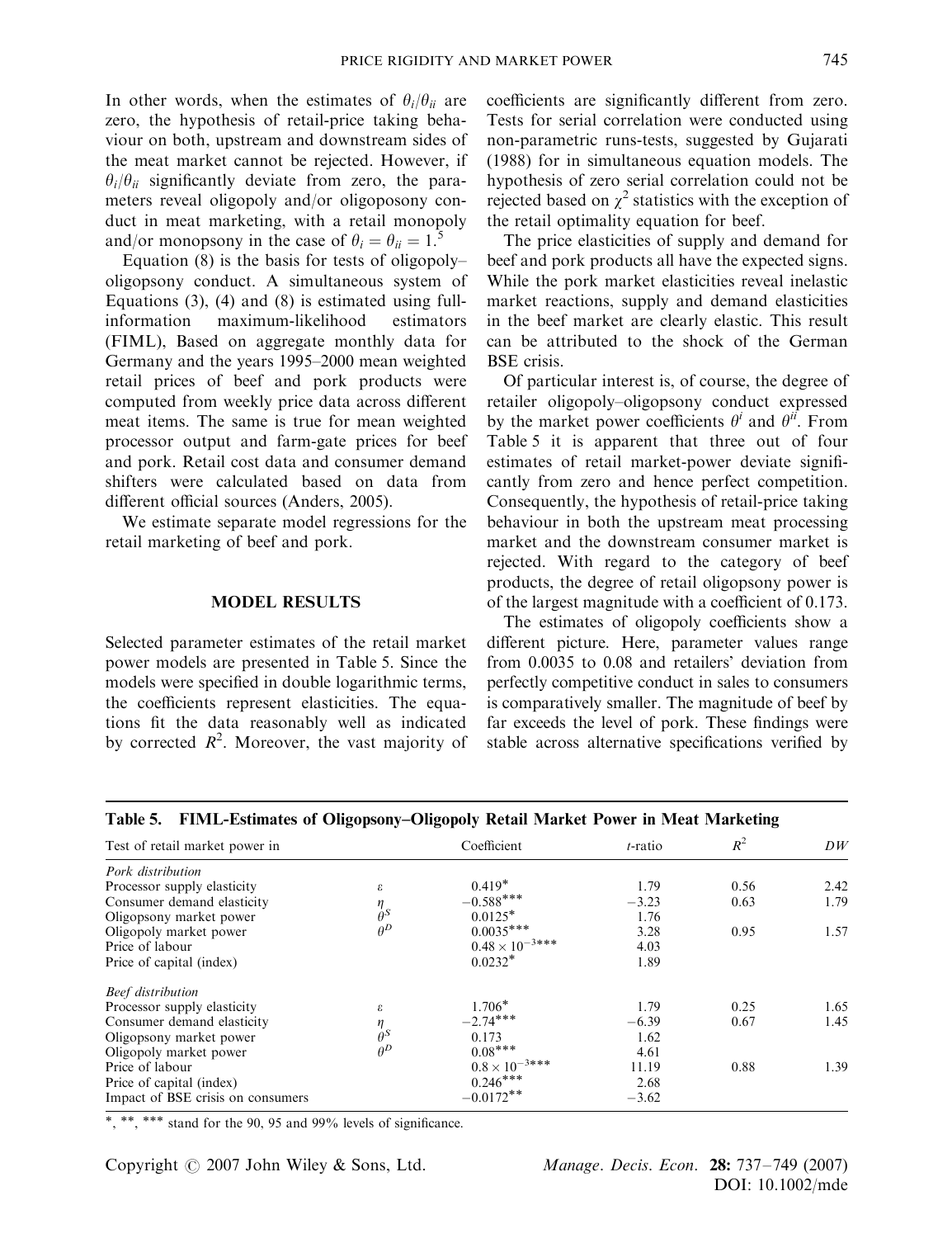likelihood-ratio tests. In addition, tests of pure monopoly and/or monopsony retail market power were rejected for all model specifications.

Table 5 also shows selected estimates of retail cost parameters.<sup>6</sup> In both models the coefficients of labour costs and costs of capital have the expected signs, indicating a significant effect of increasing factor costs on the mean price of retail-meat products. To specifically account for the effect of the German BSE crisis on retail performance, a BSE variable was included in the retailers' optimality condition (8). The results reveal that negative media information had a significantly negative effect on the mean retail price of beef. No significant effect was found on pork prices.

For each meat category the degree of retailers' oligopoly–oligopsony power can also be measured by the Lerner index as the relative monopoly  $(L)$ or monopsony (*M*) price distortion,  $L(M) = \theta^i / \eta$  $(\theta^{u}/\varepsilon)$ . Table 6 presents monopoly and monopsony Lerner indices and percentage mark-ups and mark-downs of retail-meat prices compared to the expected levels under perfect competition.

As anticipated, the values of Lerner indices and mean price distortions due to retailers' exertion of market power are of limited magnitude. About 11% of the retail-unit marketing margin for beef products can be explained by retailer monsopony market power, whereas the corresponding value for pork is 3.1%. Lerner indices and mean monopsony price distortions are of smaller magnitude with price mark-ups of 2.9 and 0.6%. The model results illustrate notable oligopoly and oligopsony distortions in the pricing of meat products by retailers. Despite the differences in magnitudes of market power estimates between beef and pork, overall retail behaviour in the sales to downstream consumers reflects oligopolistic rather than competitive behaviour.

The measurement of industry mark-ups over marginal and computation of mark-up ratios in

|               | <b>Price Distortions<sup>a</sup></b> | Table 6. Retailers' Monopsony and Monopoly |                  |
|---------------|--------------------------------------|--------------------------------------------|------------------|
|               | Indices of market power              | Beef                                       | Pork             |
| Input market  |                                      | 0.101<br>(11.235)                          | 0.030<br>(3.093) |
| Output market |                                      | 0.029<br>(2.987)                           | 0.006<br>(0.604) |

<sup>a</sup>Values in parentheses are computed percentage deviations of per-unit margins for beef and pork products compared to the perfect-competition benchmark.

Copyright  $\odot$  2007 John Wiley & Sons, Ltd. Manage. Decis. Econ. 28: 737–749 (2007)

the IO literature by Hall (1986) and others has presented empirical evidence that supports the rejection of the marginal-cost pricing and perfectcompetition hypothesis in food industries. Hall presents mean mark-up ratios for the retail trade and food and kindred products industries of 2.4 and 5.3%. For the Austrian pork meat sector Jumah (2004) reveals a mark-up over marginal costs of 71% at the retail level. Dobbelaere and Mairesse (2005) indicate imperfectly competitive pricing in the concentrated French food and retail sector. Their estimated mark-up ratio for the meat and other foods industries is of the factor 1.5. For Sweden the study of Lundin (2004) presents an average mark-up ratio over marginal costs of 1.31 for the food and beverage industries. One of the few studies that explicitly focus on the magnitudes of retail mark-up pricing in the US is Barsky et al. (2003). Based on scanner data their results reveal retail mark-up levels raging from 3.44 for toothbrushes and 2.23 for soft drinks to 1.15 for canned tuna and the category of frozen entrées. Although the study of Barsky et al. did not include the category of meat products, the analysis strongly suggests non-competitive retail pricing in the US.

Comparing our results with the empirical evidence provided by previous studies, retailers' exertion of upstream and downstream market power with respect to the marketing of beef and pork products is limited. In particular our results support the conclusion that retailers have a limited ability to raise consumer price above marginal cost, whereas we find greater potential for the exertion of retail oligopsony power and markdown pricing versus meat processors. Although retailers dominate many food supply chains, increasing market shares of hard discounters and resulting intensification of interretail-price competition has limited retailer ability of extensive markup pricing in meat sales to German consumers. This result is particularly supported by work of Drescher (1999) and Moeser (2002) which state that meat products are predominantly used in retail promotion activities.

#### CONCLUSIONS

Public and legal discussions of increased concentration in food retailing in many industrialized countries have raised concern about the potential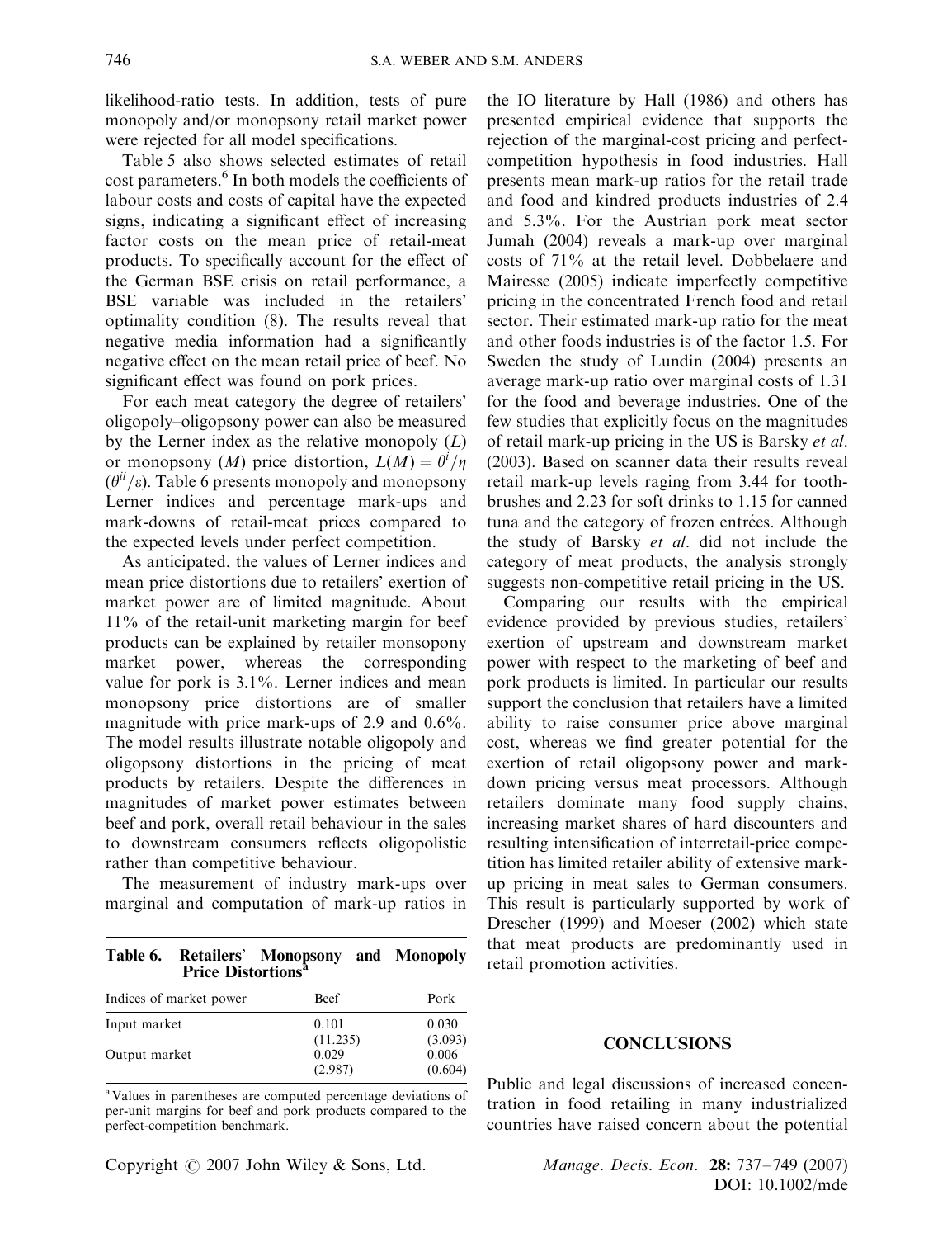implications of retail-market power on consumers. Therefore, the objective of this paper is to present empirical evidence on two important research subjects relating to this concern, consumer price rigidity and retail-market power. In this study we successfully apply different IO methodologies in order to estimate the degree of price rigidity and retail market power for the category of meat products, in particular beef and pork products, in the German food retailing industry. We are able to derive important conclusions across different retail-store types and companies.

Price analysis of scanner panel data clearly reveals empirical evidence of price rigidity and hence rejection of the hypothesis of perfectly competitive retail pricing for the categories of beef and pork products. Items are sold at varying and temporarily rigid prices across retail-store types. Pricing behaviour is evaluated with respect to all price changes at the store level, retail sales actions, and price adjustments due to exogenous market shocks. The analysis reveals significant differences in pricing behaviour across store types with discounters featuring the highest degrees of price rigidity for beef and pork products.

The analysis of retail market power employed a structural conjectural variation approach to parameterize the retail industries' oligopoly–oligopsony equilibria. Market power coefficients and Lerner indices indicate significant deviations from perfectly competitive behaviour in the consumer purchase of meat products. Percentage price distortions due to retail market power range from 0.6 to 3%. The analysis of retail-pricing strategies and the explicit analysis of retail market power in meat marketing clearly highlight that the hypotheses of perfect competition in German food retailing has to be rejected.

#### **NOTES**

- 1. The data set is provided by MADAKOM GmbH, Cologne.
- 2. The hard discounters Aldi and Lidl are not included.
- 3. In order to ensure comparability packaging prices have been averaged to trading units of 400 g.
- 4. Cross-conjectural elasticities between the market segments of beef and pork are assumed to be equal to zero and therefore are eliminated from the theoretical derivation.
- 5. A comprehensive discussion of the interpretation of the conjectural-variation parameter in the IO literature can be found in Sexton and Lavoie (2001).

Copyright  $\odot$  2007 John Wiley & Sons, Ltd. Manage. Decis. Econ. 28: 737–749 (2007)

6. The complete model results can be obtained from the authors upon request.

### **REFERENCES**

- Anders S. 2005. Industrieökonomische Marktmachtanalyse der Fleischwirtschaft: Theorie und empirische Tests. Sonderhefte der Agrarwirtschaft 180. Bergen/ Dumme: Agrimedia.
- Appelbaum E. 1982. The estimation of the degree of oligopoly power. Journal of Econometrics 19: 287–299.
- Barro RJ, Tenreyro S. 2006. Closed and open economy models of business cycles with marked up and sticky prices. The Economic Journal 116: 434–456.
- Barsky R, Bergen M, Dutta S, Levy D. 2003. What can the price gap between branded and private label products tell us about markups. In Scanner Data and Price Indexes, Feenstra R, Shapiro M (eds). NBER (Studies in Income and Wealth, vol. 64). The University of Chicago Press: Chicago, IL; 165–225.
- Bils M, Klenow PJ. 2004. Some evidence on the importance of sticky prices. Journal of Political Economy 112: 947–985.
- Blinder AS, Canetti ER, Lebow DE, Rudd JB. 1998. Asking About Prices-A New Approach to Understanding Price Stickiness. Russel Sage Foundation: New York.
- Bresnahan TF. 1989. Empirical studies of industries with market power. In Handbook of Industrial Organization, vol. II, Schmalensee R, Willig RD (eds). North-Holland: Amsterdam.
- Carlton DW. 1986. The rigidity of prices. American Economic Review 76: 637–658.
- Clerides SK. 2002. Book value: intertemporal pricing and quality discrimination in U.S. market for books. International Journal of Industrial Organization 20: 1385–1408.
- Dobbelaere S, Mairesse J. 2005. Cross-sectional heterogeneity in price–cost margins and the extent of rent sharing at the sector and firm level in France. Discussion Paper Series No. 1898. Institute of the Study of Labor.
- Dobson PW, Waterson M. 1997. Countervailing power and consumer prices. The Economic Journal 107: 418–430.
- Dobson PW, Waterson M, Davies W. 2003. Patterns and implications of increasing concentration in European retailing. Journal of Agricultural Economics 54: 111–125.
- Domowitz I, Hubbard R, Petersen G, Bruce C. 1988. Market structure and cyclical fluctuations in U.S. manufacturing. Review of Economics and Statistics 70: 55–66.
- Drescher K. 1999. Preisbildung und Konzentration im deutschen LEH. Agrarwirtschaft 48: 230–239.
- Eckert A. 2003. Retail price cycles and the presence of small firms. International Journal of Industrial Organization 21: 151–170.
- Fengler M, Winter J. 2001. Price-setting and price adjustment behavior for fast-moving consumer goods.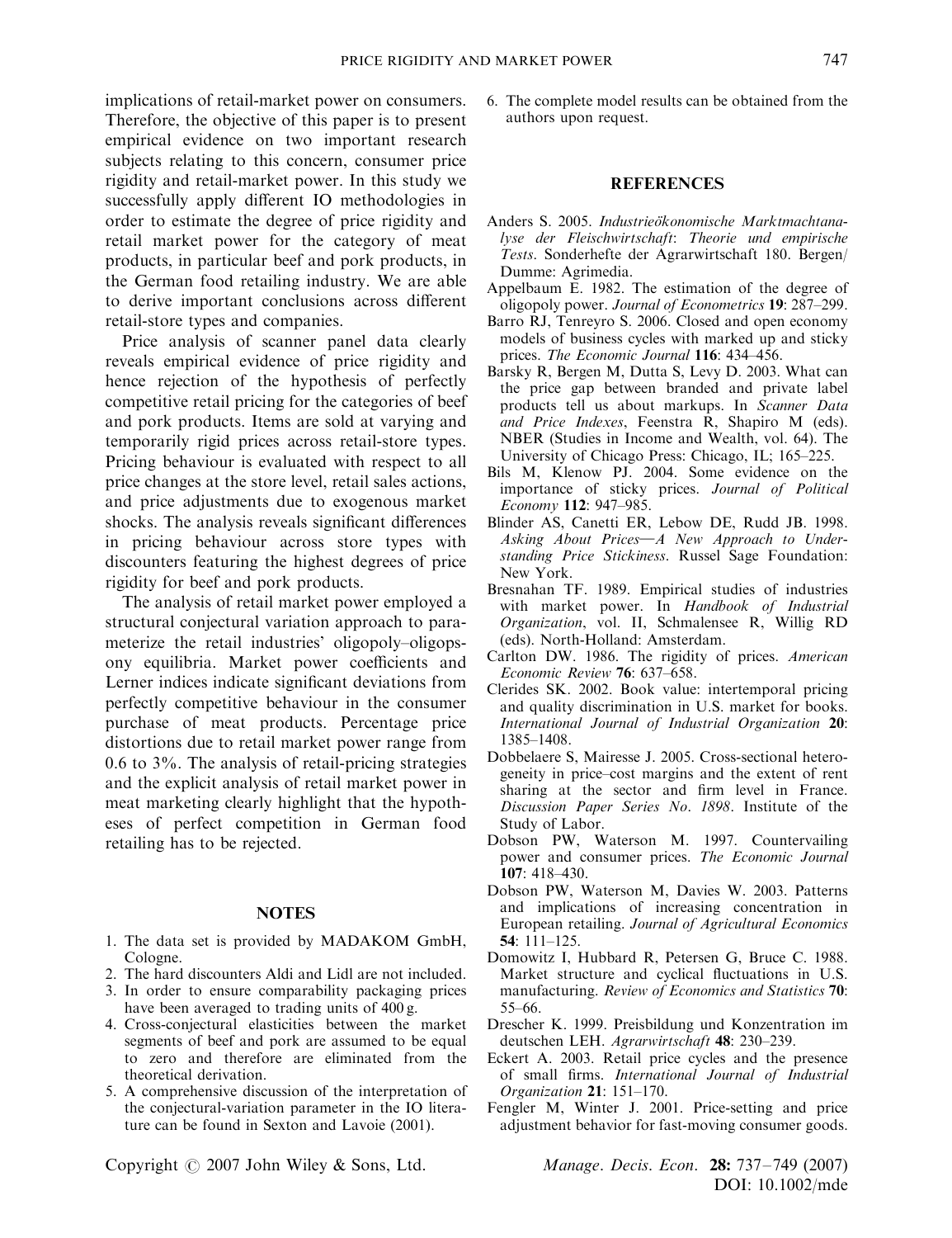In Social and Economic Research with Consumer Panel Data. Zentrum für Umfragen, Methoden und Analysen (ZUMA): Mannheim; 95–113.

- Fishman A, Simhon A. 2005. Can small menu costs explain sticky prices? Economics Letters 87: 227–230.
- Gohin A, Guyomard H. 2000. Measuring market power for food retail activities: French evidence. Journal of Agricultural Economics 51: 181–195.
- Gujarati DN. 1988. Basic Econometrics (2nd edn). McGraw-Hill Book: NJ.
- Hall R. 1986. Market structure and macroeconomic fluctuations. *Brookings Papers on Economic Activity* 2: 285–338.
- Hall R. 1988. The relation between price and marginal cost in US industry. Journal of Political Economy 96: 921–947.
- Herrmann R, Moeser A. 2003. Price variability or rigidity in the food-retailing sector? Theoretical analysis and evidence from German scanner data. Discussion Paper 11, Zentrum für internationale Entwicklungs- und Umweltforschung, Giessen.
- Herrmann R, Moeser A. 2006. Do psychological prices contribute to price rigidity? Evidence from German scanner data on food brands. Agribusiness 22: 51–67.
- Herrmann R, Moeser A, Weber SA. 2005. Price rigidity in the German grocery-retailing sector: scanner-data evidence on magnitude and causes. Journal of Agricultural & Food Industrial Organization 3: Article 4.
- Hoch SJ, Drèze X, Purk ME. 1994. EDLP, Hi-Lo, and margin arithmetic. *Journal of Marketing* 58: 16–27.
- Hosken D, Matsa D, Reiffen D. 2001. Pricing dynamics of multiproduct retailers; advertising and differentiated products. Advances in Applied Microeconomics 10: 129–153.
- Jones JCH, Laudadio L. 1990. Price rigidity, inflation and market concentration: some Canadian evidence from the 1970s. Applied Economics 22: 1625–1634.
- Jumah A. 2004. The long run, market power and retail pricing. Empirical Economics 29: 605–620.
- Kashyap AK. 1995. Sticky prices: new evidence from retail catalogs. Quarterly Journal of Economics 110: 245–274.
- Koerner J. 2004. Intertemporale Optimierung, Marktmacht und Wettbewerbsverhalten: Essays zur Preisbildung im deutschen Kaffeemarkt. Volkswirtschaftliche Forschung und Entwicklung Bd. 94, Freie Universität Berlin, Berlin.
- Levy D, Bergen M, Dutta S, Venable R. 1997. The magnitude of menu costs: direct evidence from large US supermarket chains. Quarterly Journal of Economics 112: 791–825.
- Levy D, Dutta S, Bergen M, Venable R. 1998. Price adjustment at multiproduct retailers. Managerial and Decision Economics 19: 81–120.
- Levy D, Dutta S, Bergen M. 2002. Heterogeneity in price rigidity: evidence from a case study using microlevel data. Journal of Money, Credit and Banking 34: 197–220.
- Lundin N. 2004. Import competition, product differentiation and mark-ups-microeconomic evidence from Swedish manufacturing in the 1990s. FIEF

Copyright  $\odot$  2007 John Wiley & Sons, Ltd. Manage. Decis. Econ. 28: 737–749 (2007)

Working Paper Series No. 195, Trade Union Institute for Economic Research, Stockholm, Sweden.

- Mankiw NG. 1985. Small menu costs and large business cycles: a macroeconomic model of monopoly. Quarterly Journal of Economics 100: 529–537.
- McCorriston S. 2002. Why should imperfect competition matter to agricultural economists? European Review of Agricultural Economics 269: 349–371.
- Means GC. 1935. Industrial Prices and Their Relative Inflexibility. US Senate Document 13, 74th Congress, 1st Session, Washington.
- Moeser A. 1999. Preisbildung im Lebensmitteleinzelhandel. Theorie und empirische Studien. Agrarwirtschaft 48: 468–475.
- Moeser A. 2002. Preisbildung im Lebensmitteleinzelhandel. Theorie und empirische Tests. Giessener Schriften zur Agrar- und Ernährunswirtschaft 32, DLG-Verlag: Frankfurt.
- Morrison-Paul CJ. 1999. Cost Structure and the Measurement of Economic Performance, Productivity Utilization Cost Economics and Related Performance Indicators. Kluwer Academic Publishers: Dordrecht.
- Neumark D, Sharpe SA. 1992. Market structure and the nature of price rigidity: evidence from the market for consumer deposits. Quarterly Journal of Economics 107: 657–680.
- Owen A, Trzepacz D. 2002. Menu costs, firm strategy, and price rigidity. *Economics Letters* **76**: 345– 349.
- Powers ET, Powers NJ. 2001. The size and frequency of price changes: evidence from the grocery stores. Review of Industrial Organization 18: 397–416.
- Rotemberg JJ. 1982. Sticky prices in the United States. Journal of Political Economy 90: 1187–1211.
- Rotemberg JJ, Saloner G. 1987. The relative rigidity of monopoly pricing. American Economic Review 77: 917–926.
- Schindler RM, Kibarian PN. 1996. Increased consumer sales response though use of 99-ending prices. Journal of Retailing 72: 187–199.
- Schindler RM, Kirby PN. 1997. Patterns of rightmost digits used in advertised prices: implications for nine-ending effects. Journal of Consumer Research 24: 192–201.
- Schmalensee R. 1989. Inter-industry studies of structure and performance. In Handbook of Industrial Organization, vol. II, Schmalensee R, Willig RD (eds). North-Holland: Amsterdam.
- Schroeter JR, Azzam AM. 1991. Marketing margins, market power and price uncertainty. American Journal of Agricultural Economics 73: 990–999.
- Sexton RJ, Lavoie N. 2001. Food processing and distribution: an industrial organization approach. In Handbook of Agricultural Economics, vol. 1B, Gardner B, Rausser G (eds). North-Holland: Amsterdam.
- Shapiro MD. 1987. Measuring market power in US industry. NBER Working Paper No. 2212, Washington, DC.
- Shonkwiler JS, Taylor TG. 1988. Food processor price behavior: firm-level evidence of sticky prices.